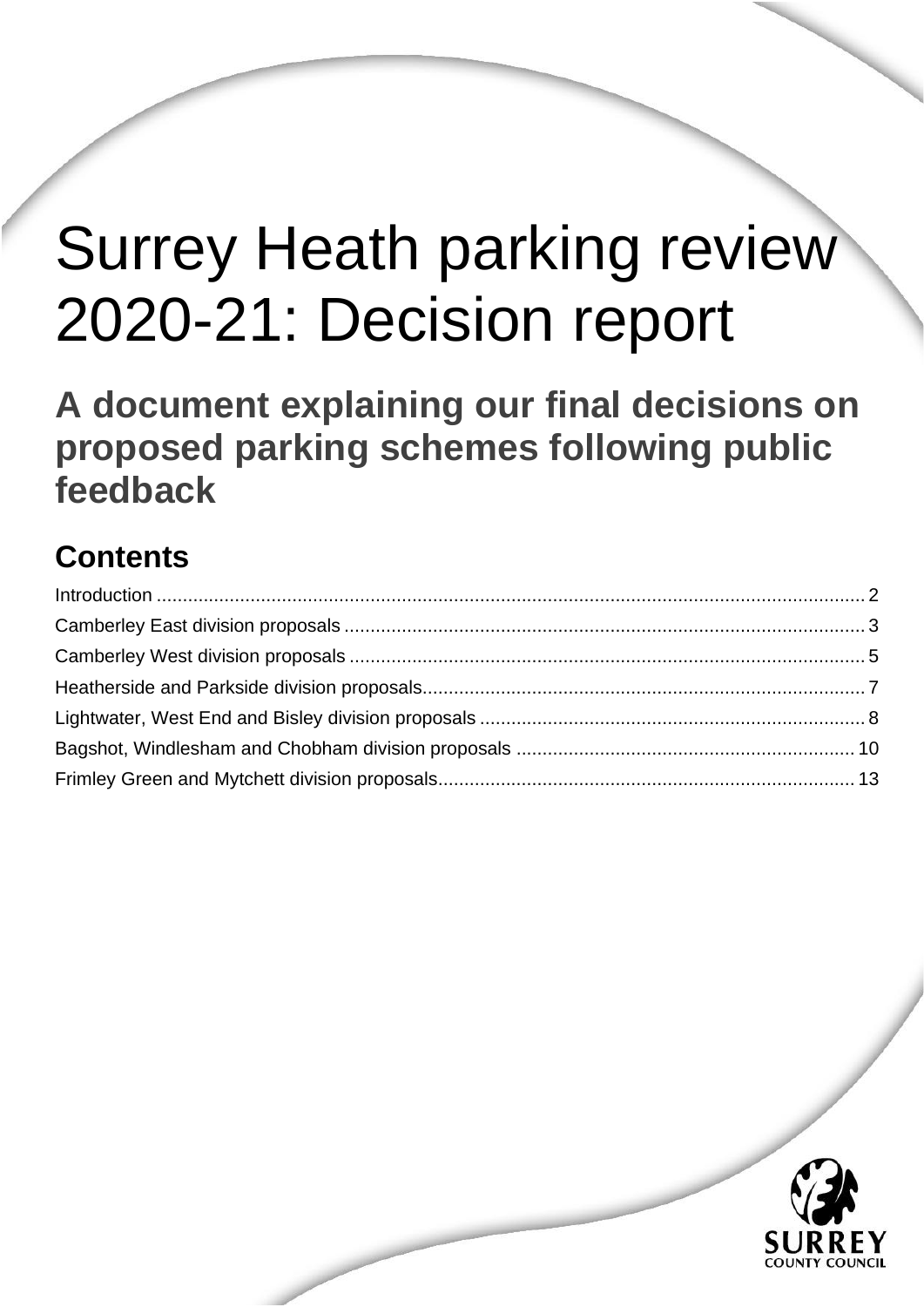# <span id="page-1-0"></span>**Introduction**

The Surrey Heath Parking Review 2020-21 proposals, which were agreed at Surrey Heath local committee on 25 February 2021, were advertised from 12 May to 9 June 2021. As part of this process, street notices were erected at each location, and notification cards were hand delivered to those properties immediately fronting proposed changes. In addition, a formal notice was published in the Camberley News and Mail.

All these documents referred members of the public to drawings and a statement of reasons document available online via the webpage: [www.surreycc.gov.uk/surreyheathparking](http://www.surreycc.gov.uk/surreyheathparking) Those without access to the internet were asked to write in requesting information be posted to them.

Responses to the advertisement were received via an online form through the webpage above, or by letters being sent to the following address: Surrey Heath Parking Review 2020-21, Parking Team, Hazel House, Merrow Lane, Guildford, Surrey, GU4 7BQ. Members of the public were asked to submit either a support, comment or objection response.

During the advertisement period, there were 106 support responses, 34 comment responses and 42 objections. All these responses have been read and considered in full, and the total number of responses for each location have been listed. However, for the purpose of this report, the responses have been summarised into key points only, followed by analysis and a decision on how to proceed following these considered responses.

The decisions made in this report are final and there is no appeal process. Any further requests for changes to these agreed restrictions will need to be submitted as part of a future [parking review of](https://www.surreycc.gov.uk/roads-and-transport/parking/reviews)  [Surrey Heath.](https://www.surreycc.gov.uk/roads-and-transport/parking/reviews)

At locations where no objections or comments were received there is no analysis and the proposals will - unless otherwise stated - be introduced 'as advertised' i.e. without any changes from the advertised proposal. Where changes have been made, there will usually be a revised drawing in addition to the written description.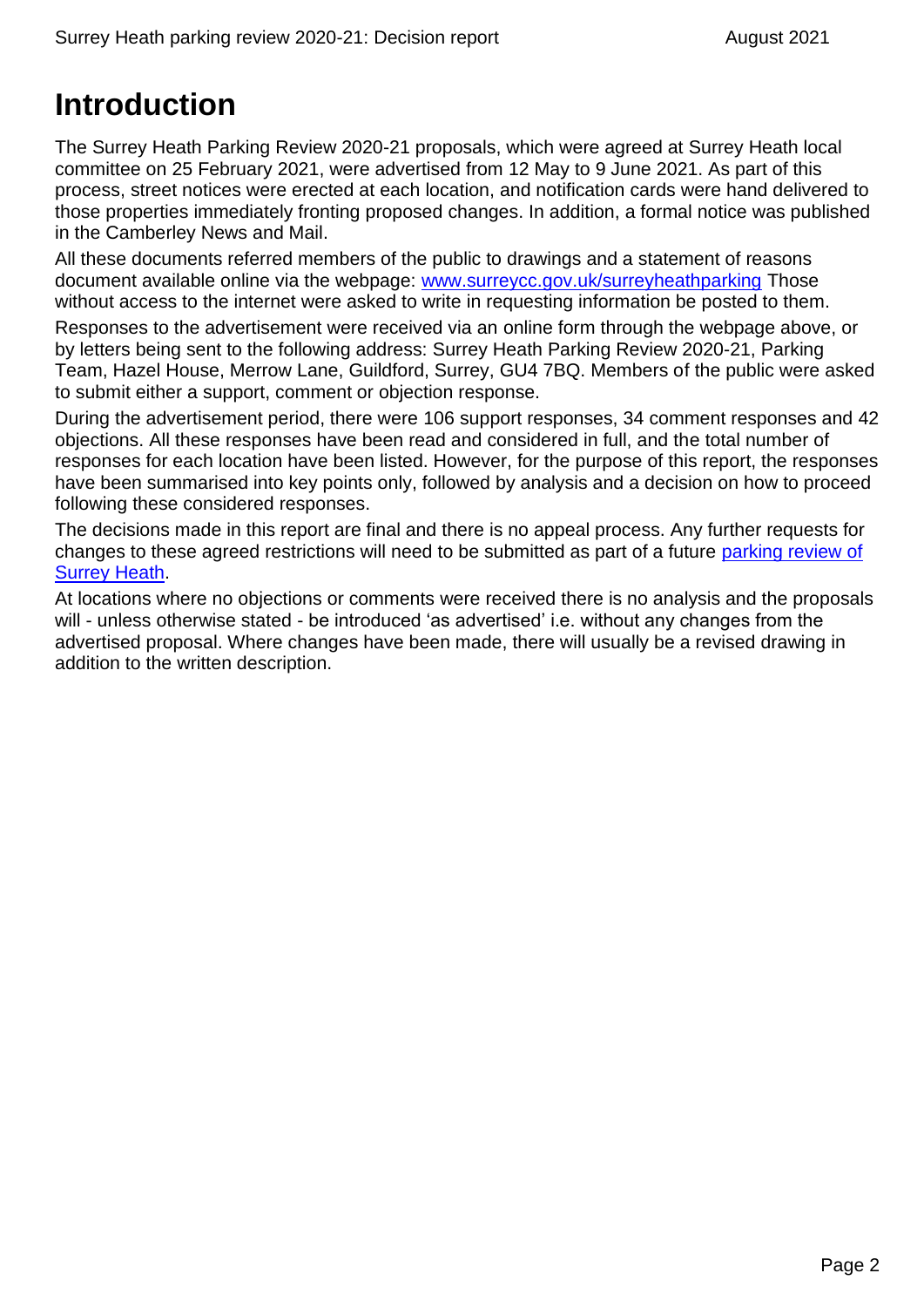# <span id="page-2-0"></span>**Camberley East division proposals**

The county councillor for this division is [Mr Trefor Hogg.](https://mycouncil.surreycc.gov.uk/mgUserInfo.aspx?UID=3254)

### **Camberley**

### **Knoll Road and Portesbery Road**

**Overview:**

- Drawing number: 1322
- Objections: 0
- Comments: 0
- Support: 0
- Final decision: Proceed as advertised.

### **High Street and Princess Way**

### **Overview:**

- Drawing number: 1322
- Objections: 1
- Comments: 2
- Support: 1
- Final decision: Proceed as advertised.

### **Summary**

The objection referred to there being a lack of disabled bays in the High Street; the bays not being enforced; the bays not being clearly marked; and people parking on the footways.

The comments referred to the need to mark the disabled bays on the road and there not being enough disabled bays and questioning why Princess Way to Obelisk Way was not pedestrianised.

### **Analysis**

Whilst the total number of on-street spaces in the High Street has been reduced following its redevelopment, it still has a much higher percentage of on-street disabled parking bay provision in comparison to other High Streets. As there are existing disabled bays on the High Street to the north of Obelisk Way and on St George's Road, in total, this is far more than would normally be seen on street in a town centre. Whilst it is appreciated that the demand for disabled parking in Camberley may still be exceeding this provision at certain busy times, there still needs to be a balance between the needs of all road users for the High Street to function most efficiently. Since the scheme has been installed, 'Disabled' wording has been marked on the carriageway to better highlight the disabled parking bays. Enforcement will take place once the traffic regulation orders for the new restrictions have been made, which follows this stage of considering responses to the advertisement. Temporary traffic orders have been introduced for the restricted zone to allow parking outside of the parking bays to be enforced in the meantime.

As with any new significant redevelopment of a road or parking arrangement, there is always a settling down period as members of the public get used to a new layout and understand where they can and cannot be. For those who continue to park where they shouldn't be parking, enforcement will be carried out. Regarding the query regarding pedestrianisation, as this relates to the redevelopment project and not the proposed parking restrictions, it cannot be responded to as part of this parking review report.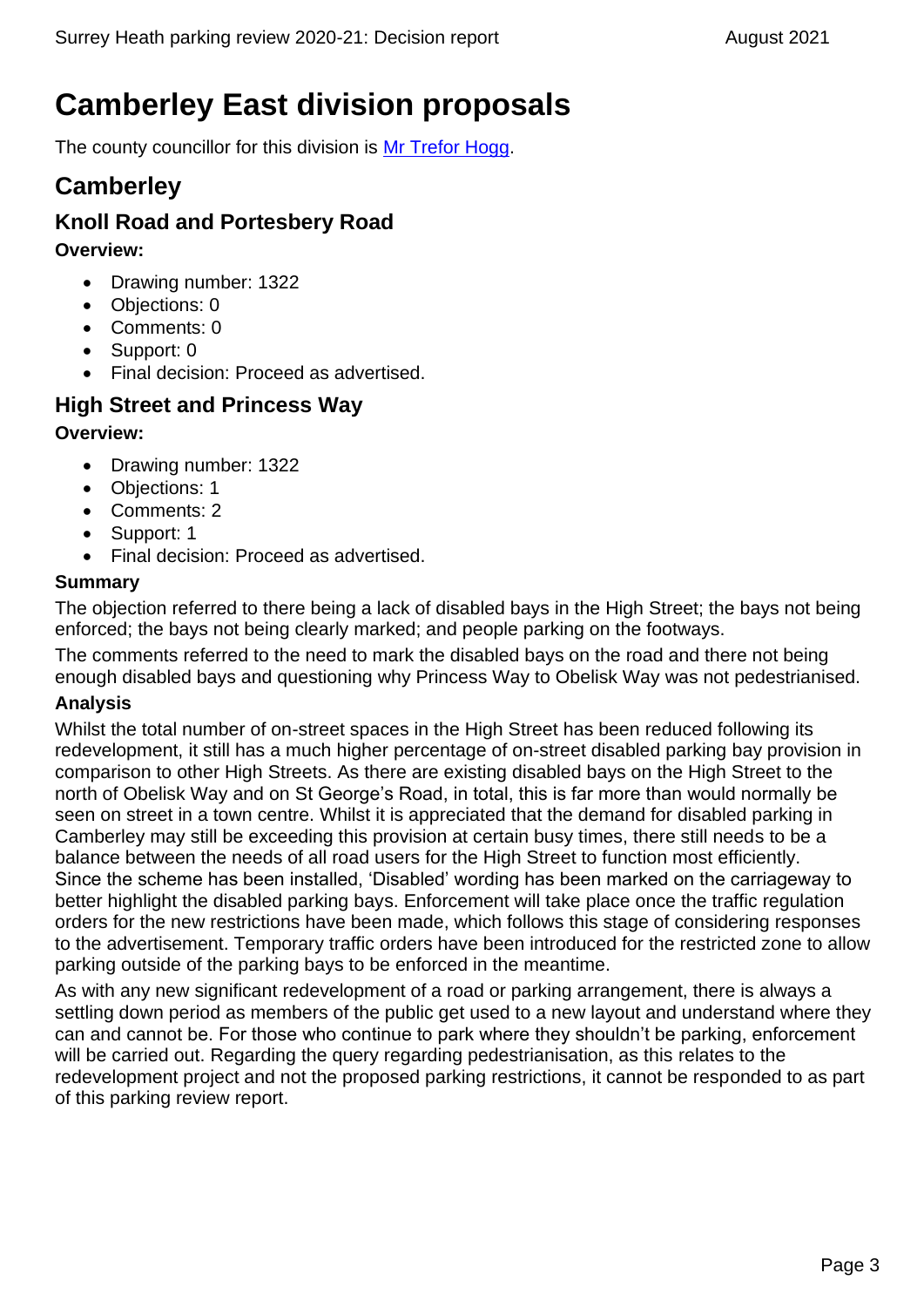### **Valroy Close**

### **Overview:**

- Drawing number: No Drawing
- Objections: 0
- Comments: 0
- Support: 0
- Final decision: Proceed as advertised.

### **Pembroke Broadway (Loading Bay)**

### **Overview:**

- Drawing number: 1000004814-5-001-11 Rev B
- Objections: 0
- Comments: 0
- Support: 0
- Final decision: Proceed as advertised.

### **Note**

The proposed Loading only bay was advertised with the parking review as part of the Camberley High Street regeneration project. This is primarily to facilitate the loading and unloading of goods to and from Ashwood House, following its conversion to apartments known as 'Lumina'. However, it will be available for use by anyone wishing to load or unload goods in this part of Camberley town centre.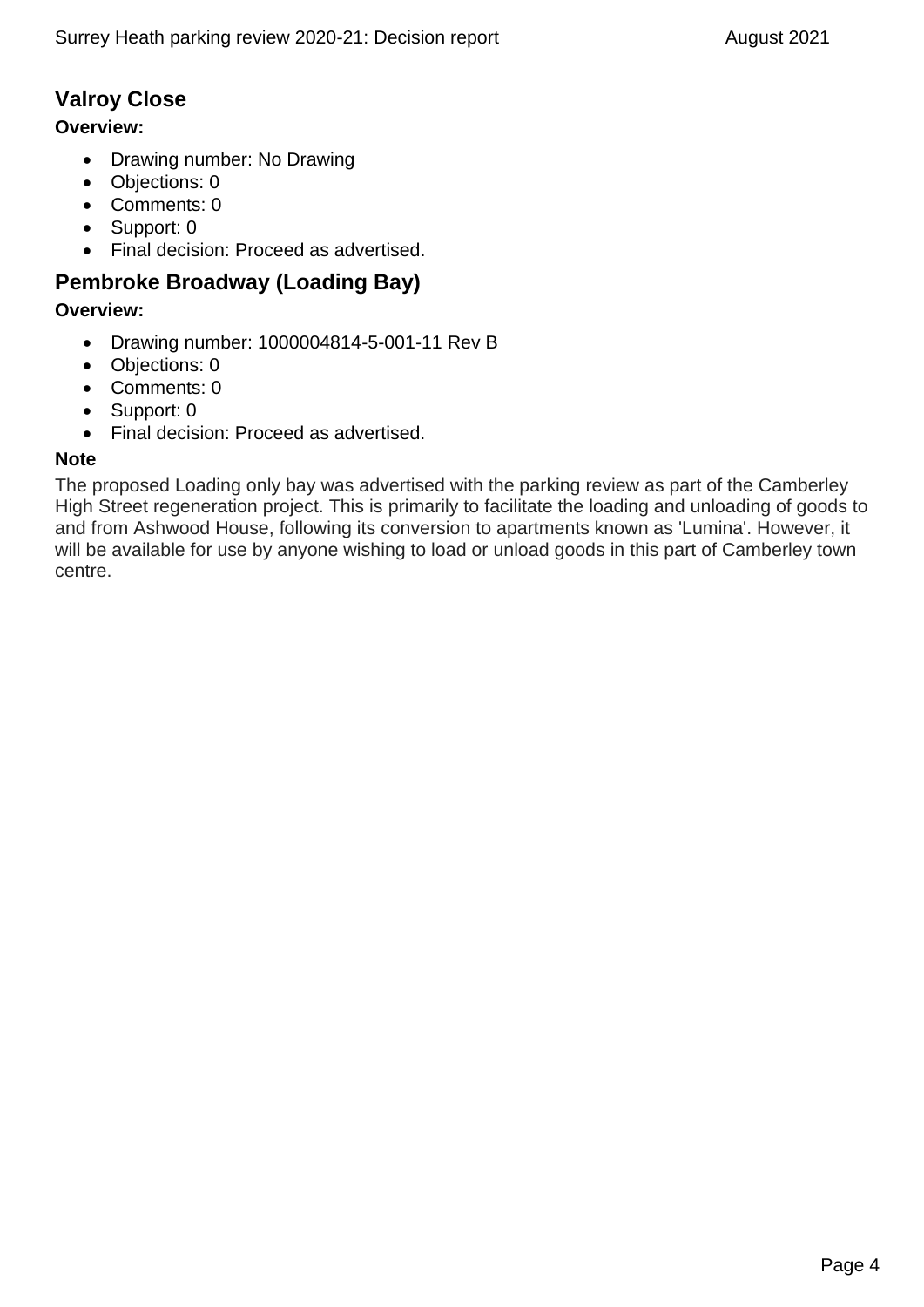# <span id="page-4-0"></span>**Camberley West division proposals**

The county councillor for this division is [Mr David Lewis.](https://mycouncil.surreycc.gov.uk/mgUserInfo.aspx?UID=3264)

### **Camberley**

### **A30 London Road (Parking)**

### **Overview**:

- Drawing number: 1328 and 1321
- Objections: 3
- Comments: 0
- Support: 0
- Final decision: Proceed as advertised.

### **Summary**

The 3 objections related to the following: -

- The loss of parking space will negatively affect businesses.
- The restriction times will negatively affect businesses and will interfere with day-to-day business.
- There is a need to load and unload goods during the restriction times.

### **Analysis**

Drivers can stop on single yellow lines to allow passengers to board and alight, and to also load and unload goods. Therefore, this can still take place between the 'no waiting' periods of 7am to 10am and 4pm to 7pm. As the nearby parking layby's 1 hour limited waiting period is also being changed so that it applies from 7am to 7pm, those wishing to park for up to 1 hour can do so in this layby. The parking restrictions are required to improve traffic flow and to reduce delays during peak hour periods on the A30.

### **Alexandra Avenue**

### **Overview**:

- Drawing number: 1332
- Objections: 1
- Comments: 0
- Support: 0
- Final decision: Proceed as advertised.

### **Summary**

Objection referred to the number of spaces in the street being reduced by two; the difficulty finding space on-street already; and the junction being adequate for turning already.

### **Analysis**

Any parking on a junction should not be viewed as being parking space as it is an offence to park within 10m of a junction under the Highway Code. The proposed restrictions, which are already partly on the ground to a lesser extent, are necessary to maintain turning, access and sight lines on the junction at all times.

### **Bridge Road**

- Drawing number: 1341
- Objections: 0
- Comments: 0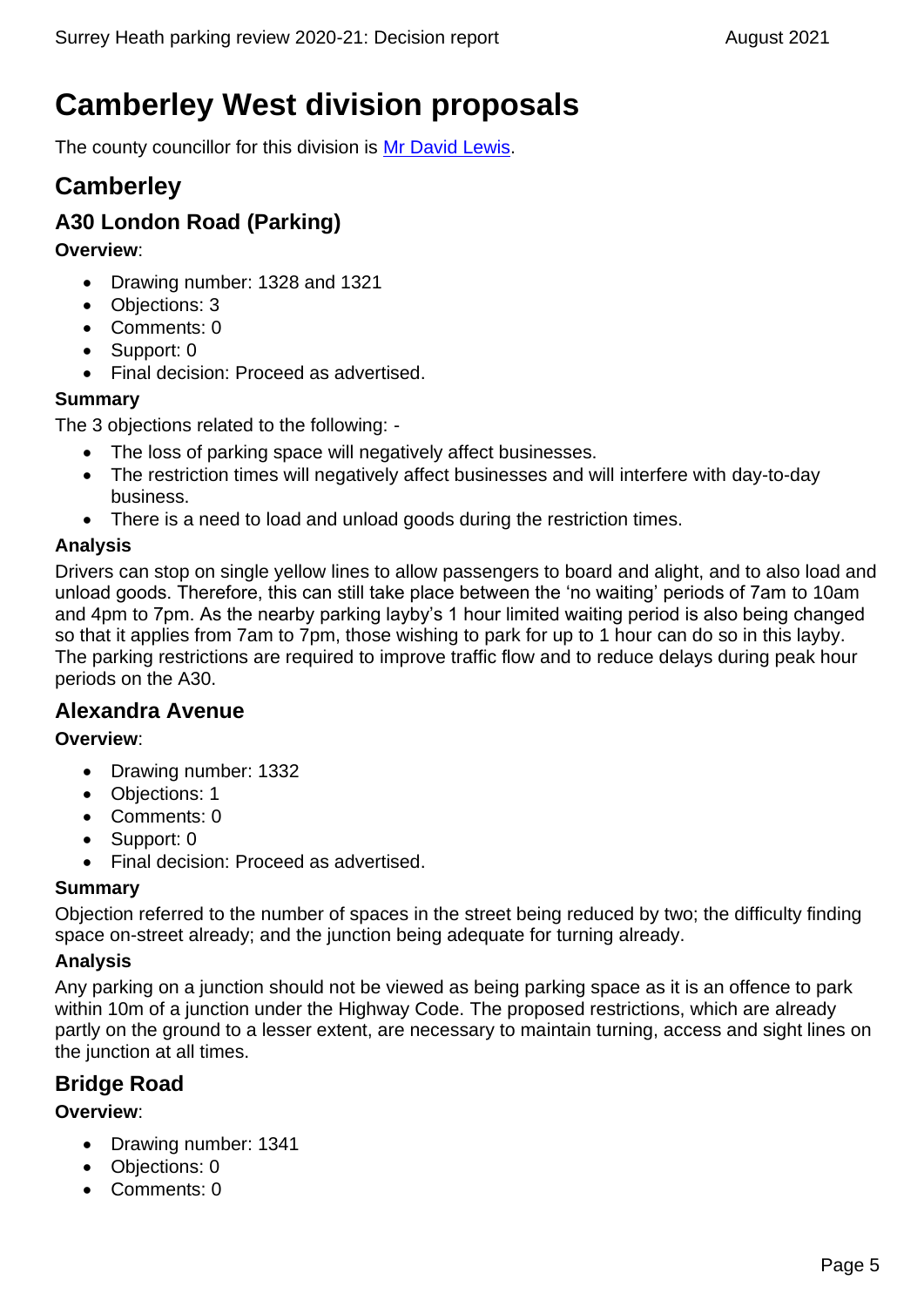- Support: 0
- Final decision: Do not proceed.

### **Note**

The proposed development, which required these parking changes to accommodate a new vehicular access, has been withdrawn from the planning authority. Should the development be resubmitted again at a future time with the same access proposal, then the changes would be proposed again as part of a future parking review of Surrey Heath.

### **Frimley Road**

- Drawing number: 1342
- Objections: 0
- Comments: 0
- Support: 0
- Final decision: Proceed as advertised.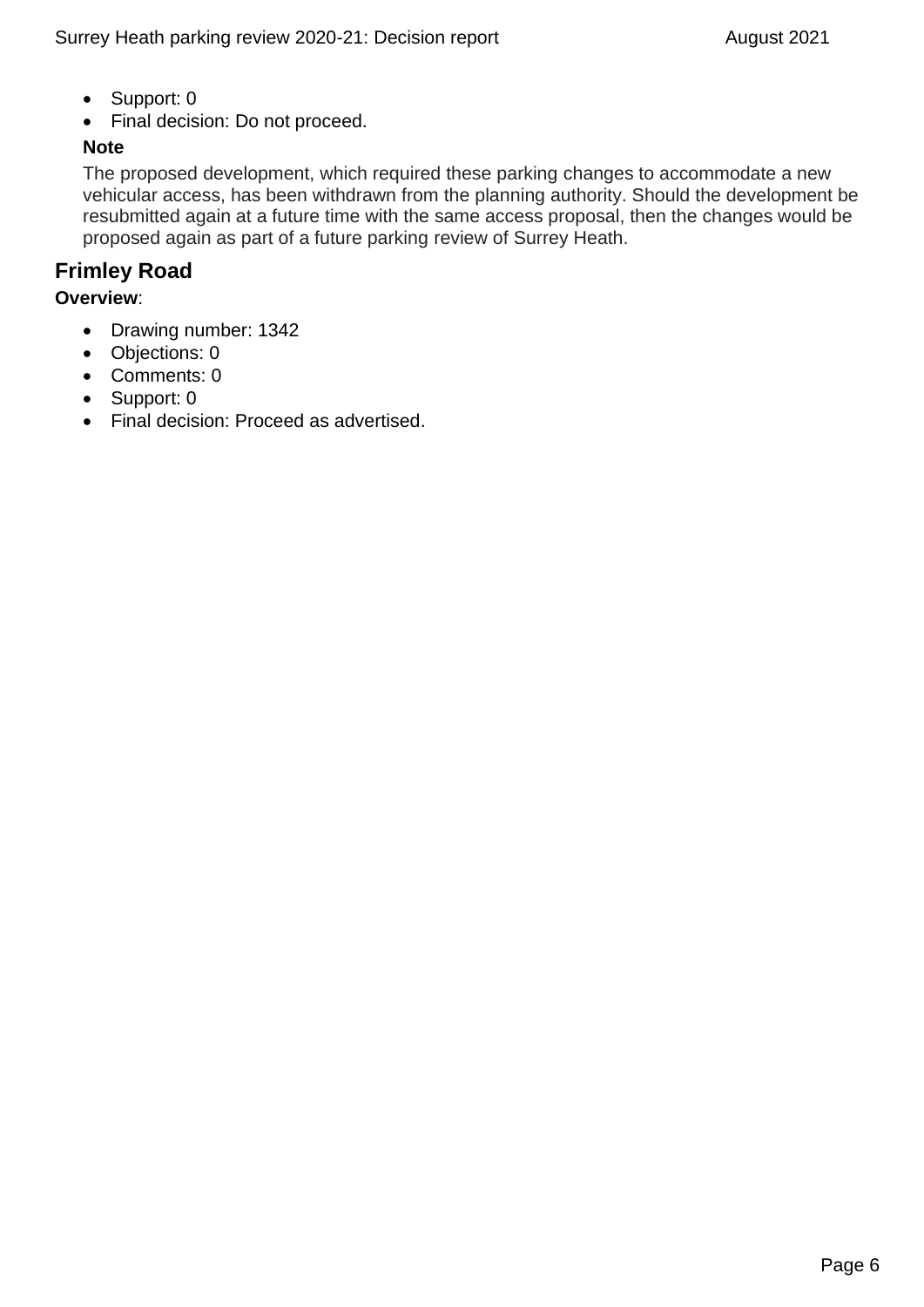# <span id="page-6-0"></span>**Heatherside and Parkside division proposals**

The county councillor for this division is [Mr Edward Hawkins.](https://mycouncil.surreycc.gov.uk/mgUserInfo.aspx?UID=2373)

# **Camberley**

### **Martindale Avenue**

- Drawing number: 1339
- Objections: 0
- Comments: 0
- Support: 0
- Final decision: Proceed as advertised.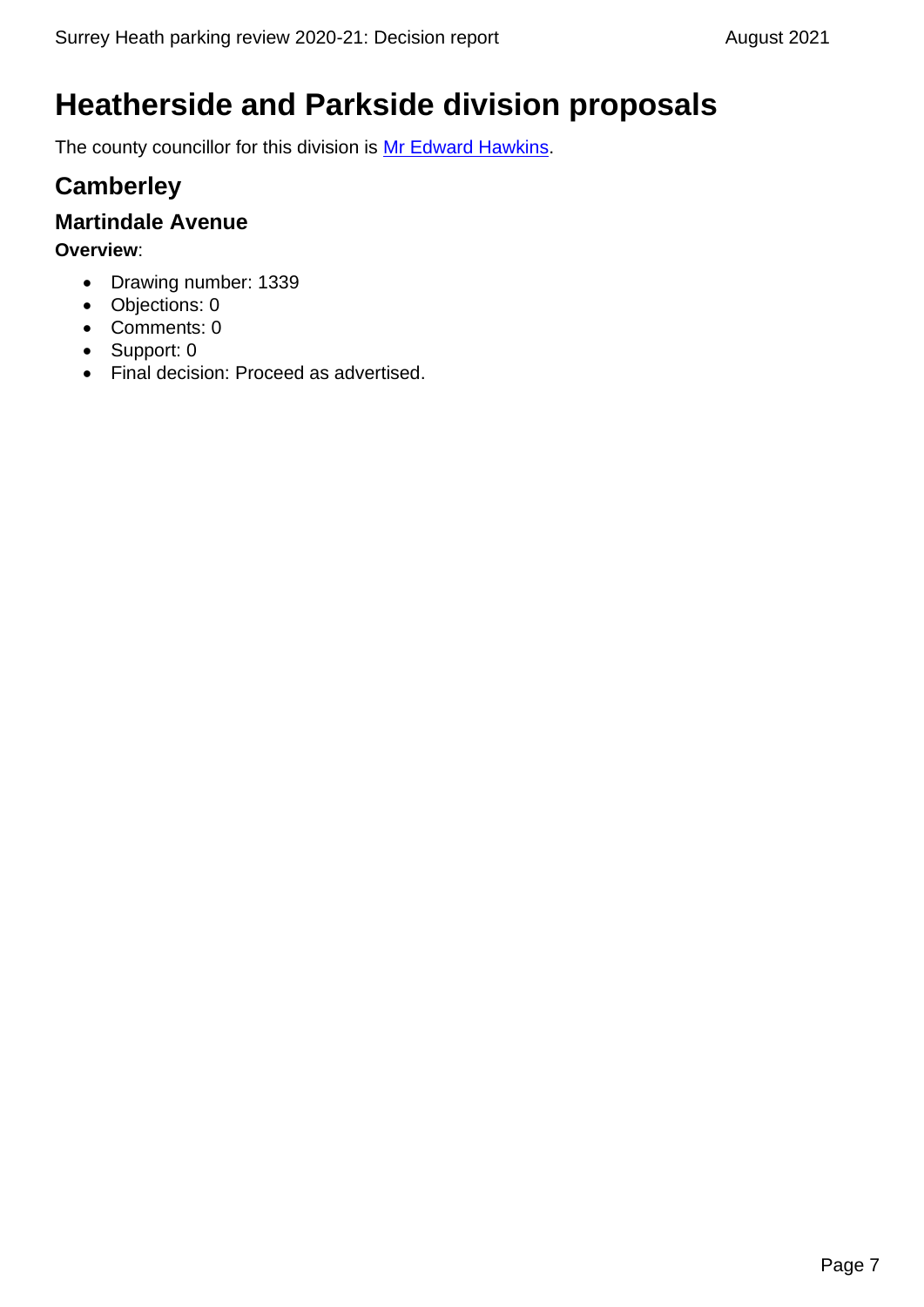# <span id="page-7-0"></span>**Lightwater, West End and Bisley division proposals**

The county councillor for this division is [Ms Rebecca Jennings-Evans.](https://mycouncil.surreycc.gov.uk/mgUserInfo.aspx?UID=3327)

### **West End**

### **Streets Heath junction with Meadow Way**

**Overview**:

- Drawing number: 13102
- Objections: 2
- Comments: 0
- Support: 3
- Final decision: Proceed as advertised.

### **Summary**

The objections related to the following: -

- That the restrictions should be expanded to include the junctions of Commonfields and Malthouse Lane.
- Displacement parking will take place in nearby streets.
- Parents are being unfairly targeted with the restrictions.

### **Analysis**

The objections submitted are repeated comments made for the Benner Lane proposal, but also used in relation to this location. The restrictions proposed on the junction of Streets Heath and Meadow Way are necessary to maintain road safety, access and sight lines at all times and will result in minimal displacement parking. It is already an offence to park within 10m of a junction under the Highway Code and these restrictions were proposed separately to the Benner Lane proposal solely as junction protection.

### **Streets Heath**

### **Overview**:

- Drawing number: 13102
- Objections: 1
- Comments: 0
- Support: 1
- Final decision: Proceed as advertised.

### **Summary**

The objection stated that the restrictions should be expanded to include the junctions of Commonfields and Malthouse Lane.

### **Analysis**

The objection is repeated comments made for the Benner Lane proposal, but also used in relation to this location. The restrictions proposed on Streets Heath by its junction with the A322 are necessary to maintain road safety, access and sight lines at all times and will result in minimal displacement parking. It is already an offence to park within 10m of a junction under the Highway Code and these restrictions were proposed separately to the Benner Lane proposal solely as junction protection.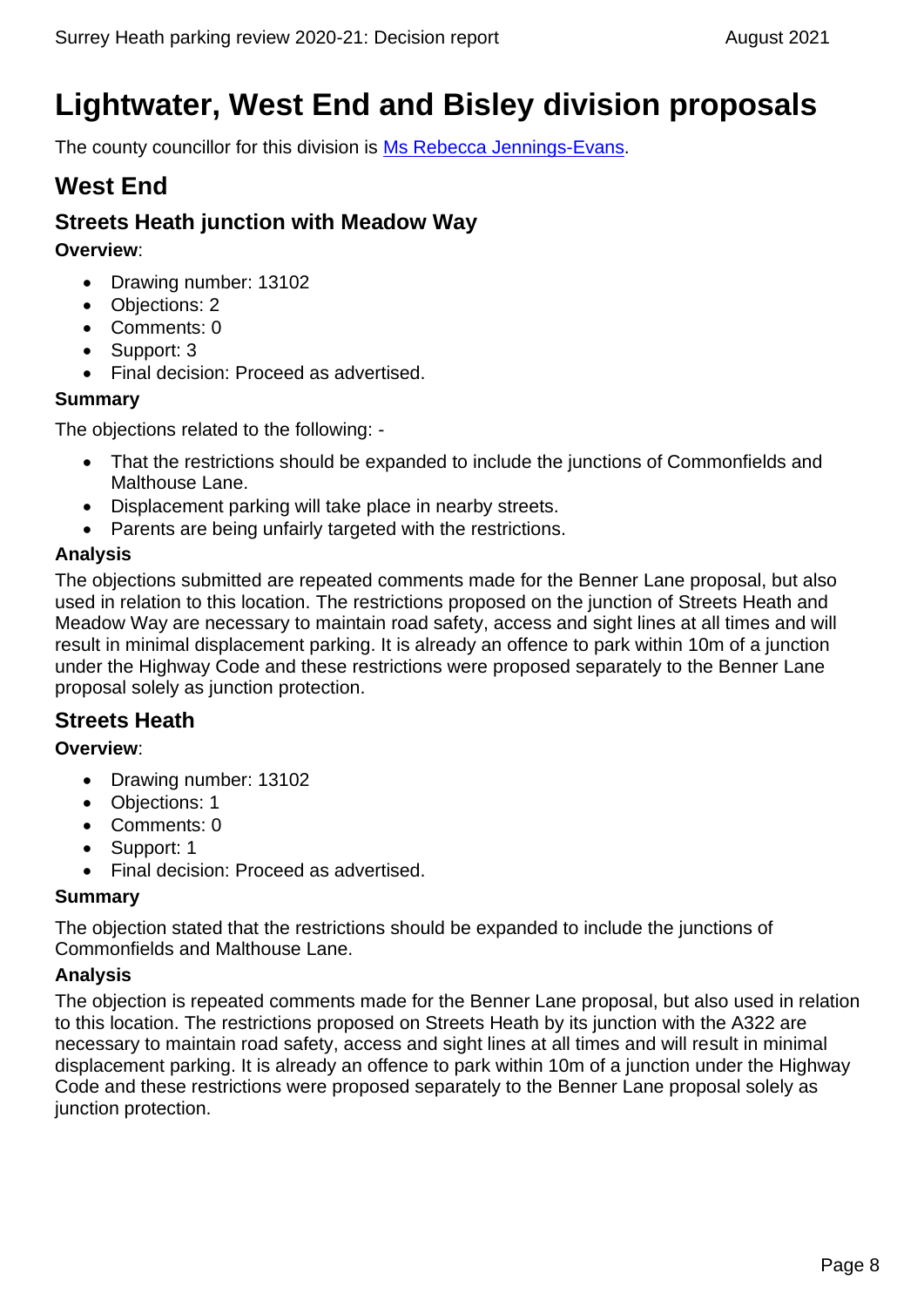### **Benner Lane (Including both junctions with Great Barn Crescent – Private) Overview**:

- Drawing number: 1314
- Objections: 8
- Comments: 5
- Support: 5
- Final decision: Proceed as advertised.

### **Summary**

The objections related to the following: -

- Parking will be displaced to nearby streets and nearby junctions.
- The restrictions should be extended to cover nearby junctions as well, such as Commonfields, Malthouse Lane, Fairfield Lane and Bagshot Road.
- The restrictions are not necessary and an overreaction.
- Parking helps to slow traffic down.
- Parking is useful for people visiting the school.
- A one-way system should be considered.
- Asking parents to park further away is unfair.
- More parking disruption will be caused elsewhere.

The comments related to the following: -

- Restrictions are pointless and often ignored without enforcement.
- More should be done to deter people from driving their children to school.
- A parking layby should be introduced.
- Parking will be moved elsewhere.
- Parking will move to the opposite side of the road by the junctions with Commonfields and Malthouse Lane.

### **Analysis**

Malthouse Farm is located on the inside of a bend, which is where parking takes place. The inside of a bend (the shortest curve) is always the most obstructive side of a bend to park on as it impedes sight lines the most. Whilst an unrestricted gap in the proposed double yellow lines allows parking to take place near to the southernmost junction with Great Barn Crescent, it is understood that parking may displace to the other side of the road in the vicinity of Malthouse Lane and Commonfields, and elsewhere within these streets and further along Benner Lane towards Fairfield Lane and Bagshot Road. The junctions of Commonfields and Malthouse Lane both have wide splays which help to maintain access and visibility more so than in comparison to right angled junctions. However, it was accepted when these restrictions were being drawn up that the immediate and wider area would need to be monitored to determine whether additional restrictions would be needed to address any issues caused by displacement parking. Any additional restrictions cannot be considered at this stage and would need to be considered as part of the next Surrey Heath parking review.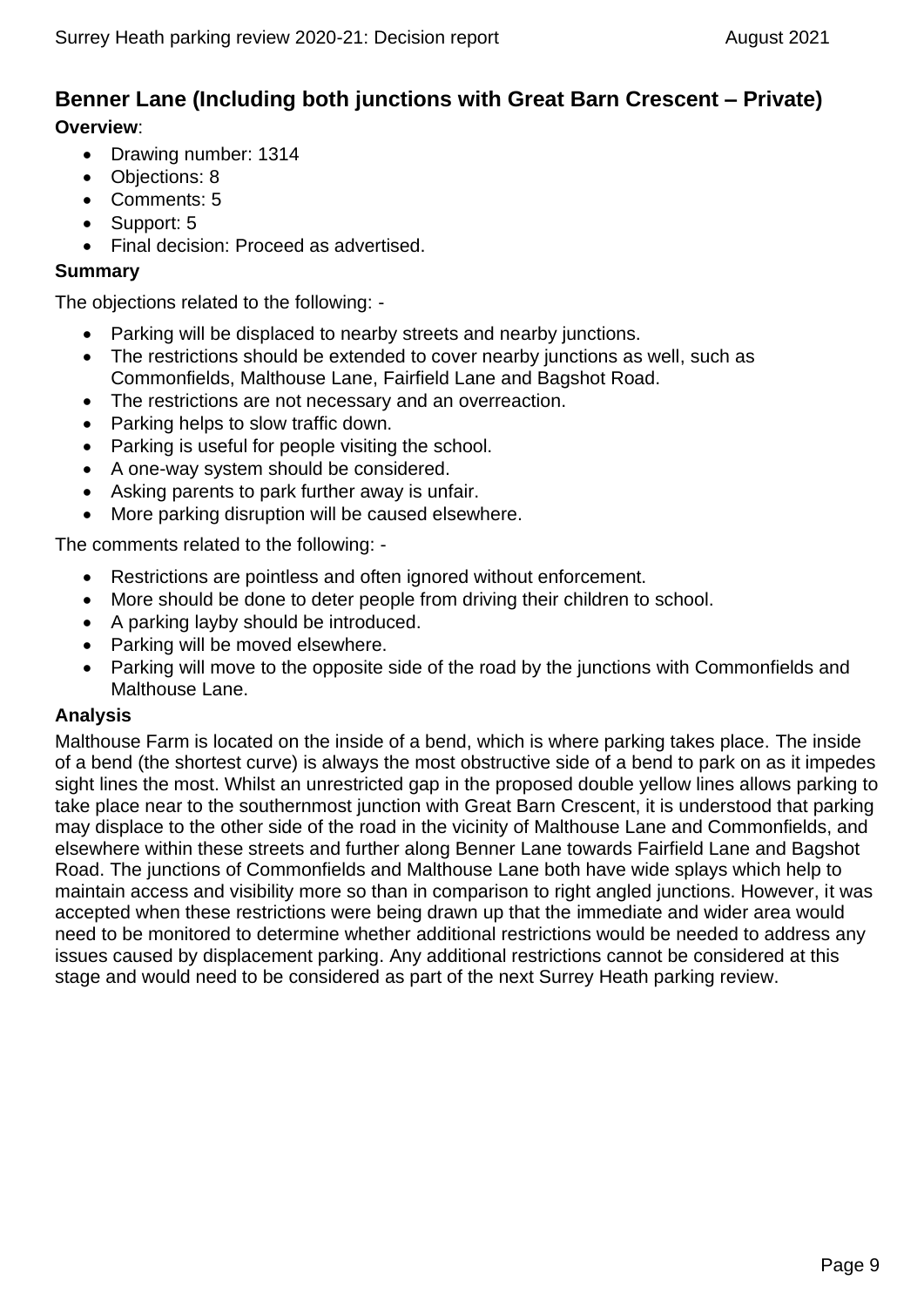# <span id="page-9-0"></span>**Bagshot, Windlesham and Chobham division proposals**

The county councillor for this division is [Mr Richard Tear.](https://mycouncil.surreycc.gov.uk/mgUserInfo.aspx?UID=3243)

# **Bagshot**

### **Higgs Lane junction with Heywood Drive and College Ride / Church Road Overview**:

- Drawing number: 1383
- Objections: 11
- Comments: 3
- Support: 8
- Final decision: Proceed as advertised.

### **Summary**

The objections related to the following: -

- Cars are parked in safe locations.
- Cars will displace further along the street causing issues for residents.
- The parking problems were only during lockdown periods.
- The area is used by delivery vehicles and people visiting the forest.
- Vehicle speeds will increase.
- Vehicles will move further along Heywood Drive creating problems for residents.
- The double yellow lines should just be on the corners only.
- The extent of the proposed restrictions is excessive.
- Restrictions will make it harder for people to visit the forest.
- The restrictions will increase non-resident parking on Church Road.
- One objection to all proposals in Bagshot given without reasons.

The comments related to the following: -

- The restrictions need to be extended further on the south side of College Ride to maintain driveway and footway access.
- The restrictions should be extended within Heywood Drive to opposite the layby.

### **Analysis**

There are three junctions in close proximity to each other in this part of Bagshot, including an additional nearby entrance to St Annes Glade. Considering sight lines, traffic flow and access for this entire vicinity, the proposed double yellow lines are deemed to be necessary for such to be maintained at all times. The restrictions also prevent vehicles simply moving to other nearby parts of the junctions causing different issues elsewhere, such as parking opposite junctions or in between two junctions/entrances. It is important to bear in mind that parking on a junction is already prohibited under the Highway Code for 10m, but this distance is often insufficient for many junctions, which is why double yellow lines often extend further following site assessment.

The proposed restrictions will not stop people visiting the forest, they will simply ensure those that do wish to visit the forest park in less obstructive places. Loading and unloading is allowed to take place on double yellow lines, therefore delivery vehicles will not be affected.

Additional restrictions cannot be considered at this stage and will need to be considered as part of the next Surrey Heath parking review if deemed to be necessary following a review and monitoring of the proposed restrictions.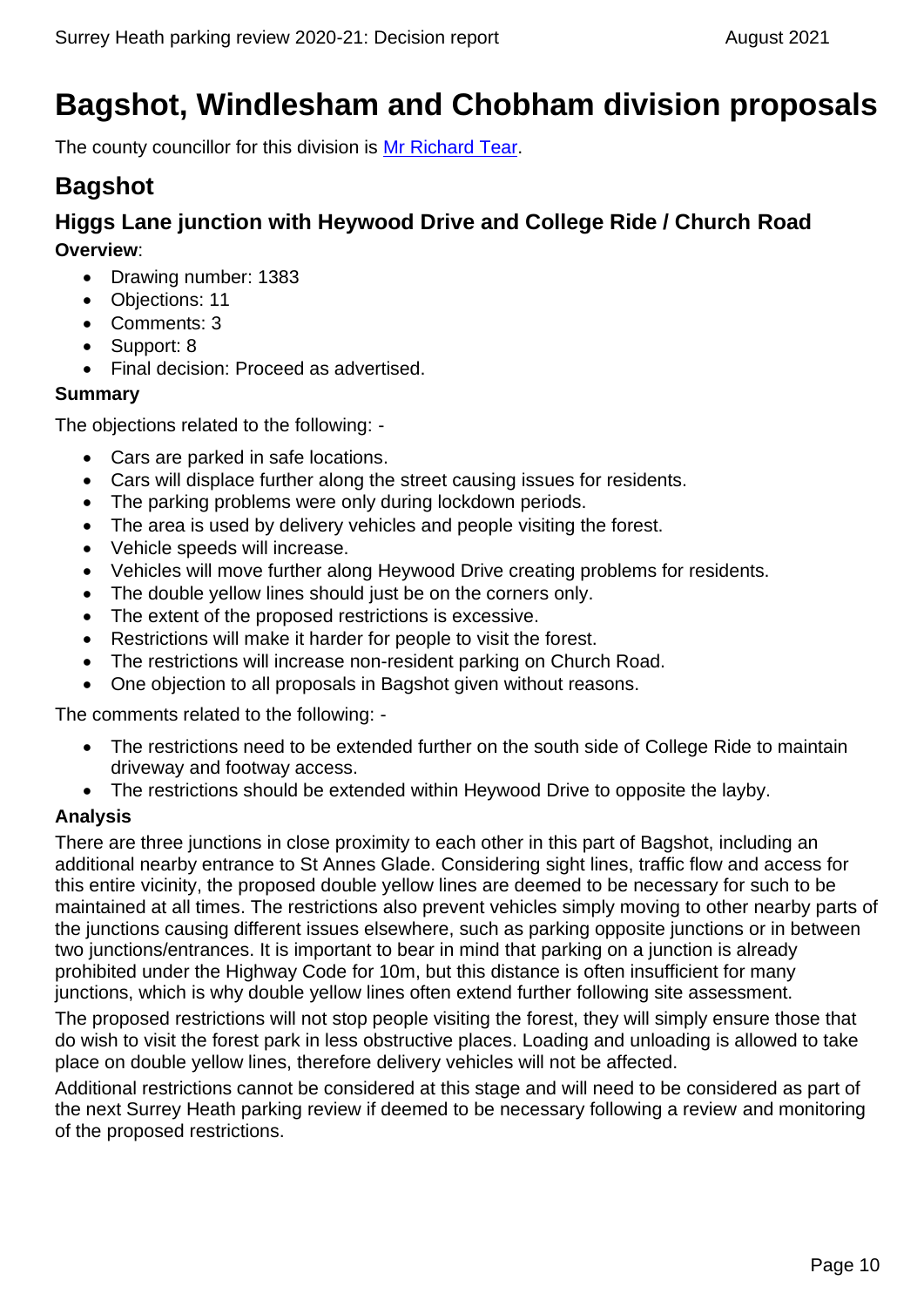# **Vicarage Road junction with College Ride and Church Road**

### **Overview**:

- Drawing number: 1383
- Objections: 5
- Comments: 4
- Support: 18
- Final decision: Proceed as advertised.

### **Summary**

The objections related to the following: -

- Cars will displace further along the street causing issues for residents.
- The extent of the proposed restrictions is excessive.
- The restrictions will increase non-resident parking on Church Road.
- One objection to all proposals in Bagshot given without reasons.

The comments related to the following: -

- Parking is already a significant issue within Vicarage Road and Connaught Road due to people visiting the forest and the proposed parking restrictions will make it worse.
- Restrictions should extend further along College Ride to protect the footway.
- Signs should be installed to direct people to village centre parking.
- Connaught Road should have residents only parking.
- Query regarding the off-street parking provision at a specific property.

### **Analysis**

Whilst this proposal is a separate location, it is directly linked with the proposals for the nearby junctions discussed above, and therefore many comments and objections have been repeated for this location also.

There are three junctions in close proximity to each other in this part of Bagshot, including an additional nearby entrance to St Annes Glade. Considering sight lines, traffic flow and access for this entire vicinity, the proposed double yellow lines are deemed to be necessary for such to be maintained at all times. The restrictions also prevent vehicles simply moving to other nearby parts of the junctions causing different issues elsewhere, such as parking opposite junctions or in between two junctions/entrances. It is important to bear in mind that parking on a junction is already prohibited under the Highway Code for 10m, but this distance is often insufficient for many junctions, which is why double yellow lines often extend further following site assessment.

Additional restrictions cannot be considered at this stage and will need to be considered as part of the next Surrey Heath parking review if deemed to be necessary following a review and monitoring of the proposed restrictions.

As the total length of the proposed restrictions does not represent all parts of the carriageway where drivers are currently parking, the actual number of displaced vehicles is expected to be low.

We are aware of reported parking issues within Vicarage Road and Connaught Road in relation to non-residents parking to visit the forest and this issue will be monitored following the installation of the proposed restrictions to determine the extent of any displacement parking.

### **Whitmoor Road junction with Green Lane**

- Drawing number: 13101
- Objections: 1
- Comments: 0
- Support: 4
- Final decision: Proceed as advertised.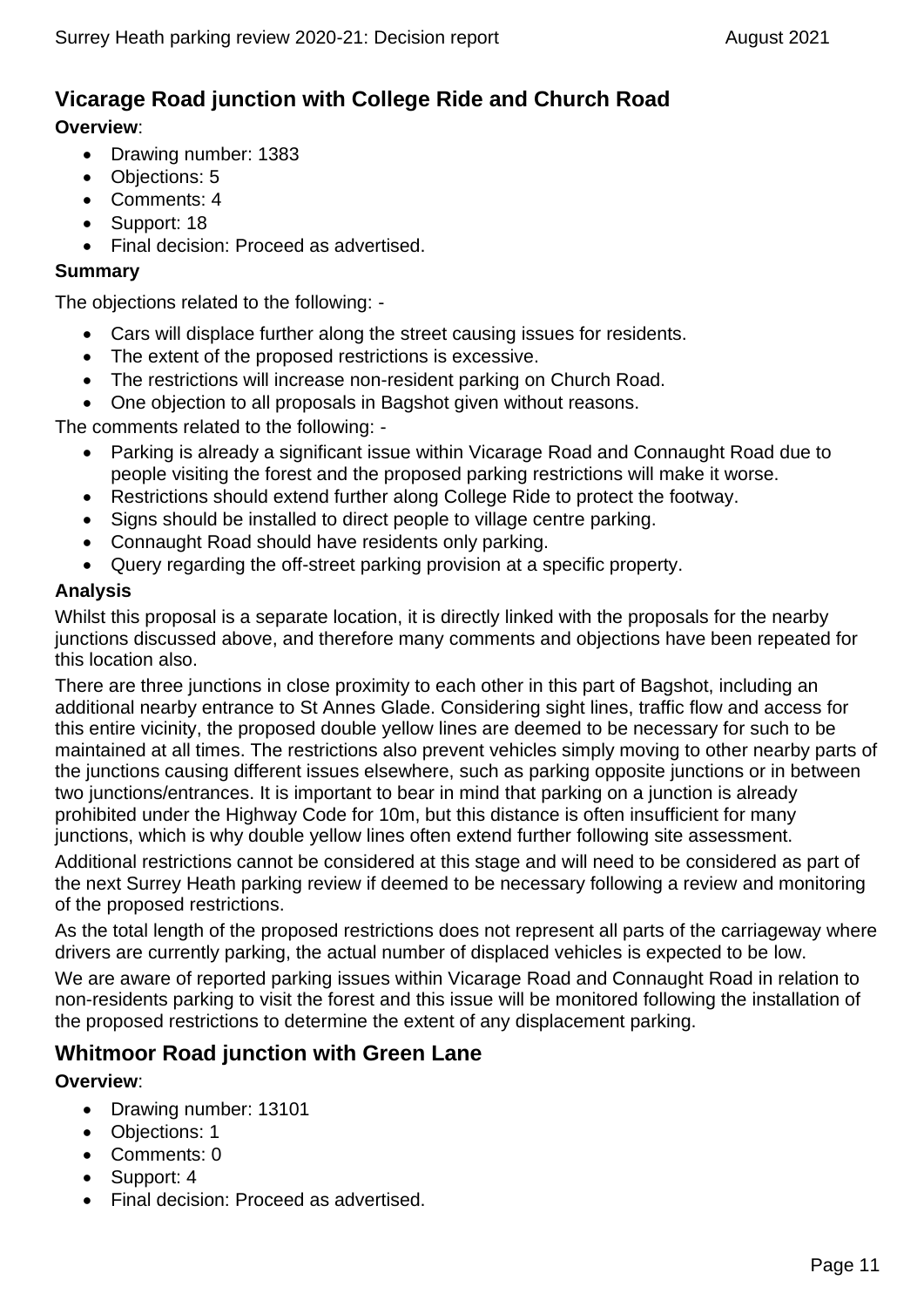### **Summary**

The objection was to all proposals in Bagshot without reasons.

### **Analysis**

As the objection did not give any reasons there is no analysis required.

### **Green Lane**

### **Overview**:

- Drawing number: 13101
- Objections: 1
- Comments: 1
- Support: 2
- Final decision: Proceed as advertised.

### **Summary**

One objection to all proposals in Bagshot given without reasons. One comment given regarding onsite parking for a new development and not related to any parking proposal.

### **Analysis**

As the objection did not give any reasons there is no analysis required.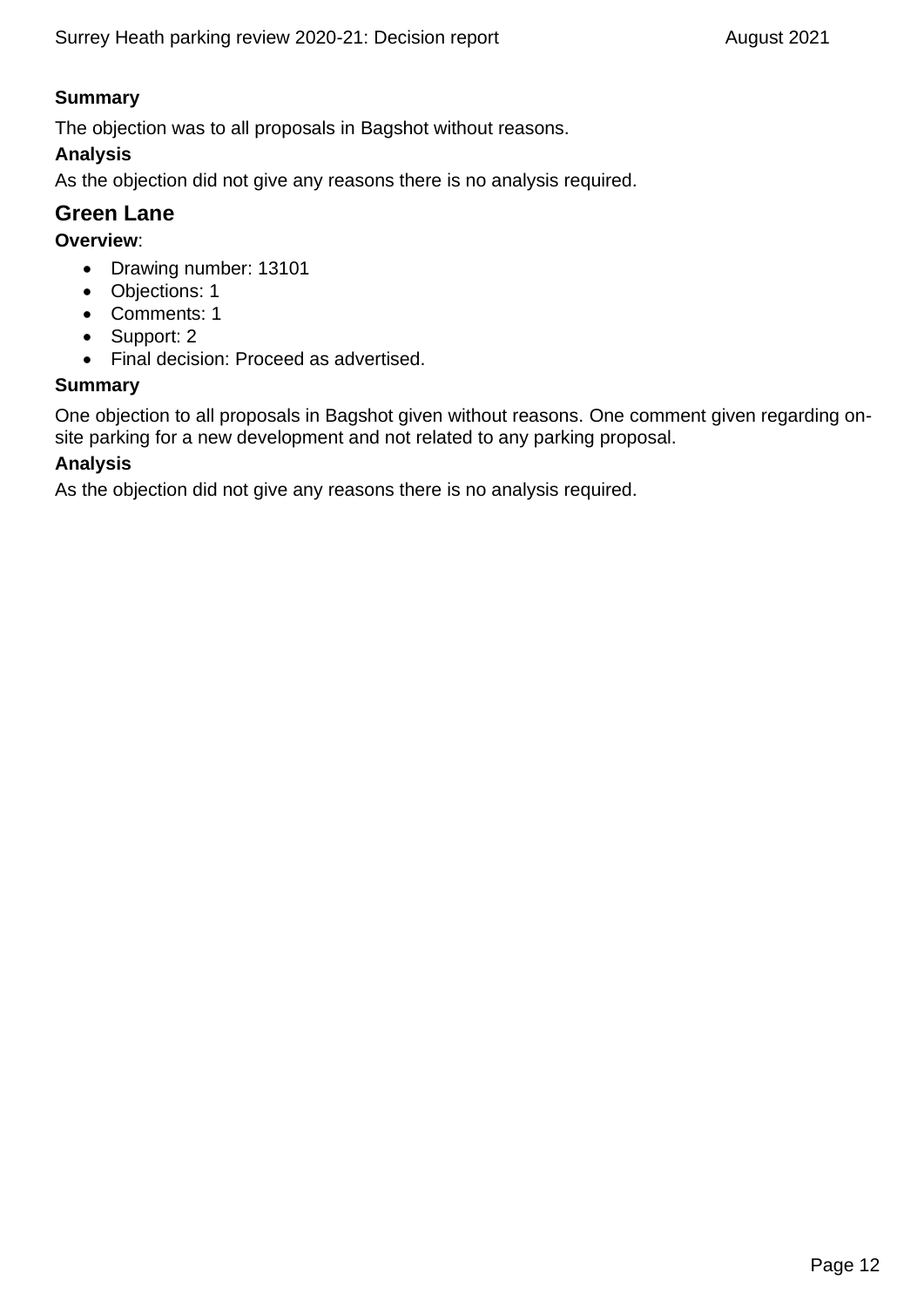# <span id="page-12-0"></span>**Frimley Green and Mytchett division proposals**

The county councillor for this division is [Mr Paul Deach.](https://mycouncil.surreycc.gov.uk/mgUserInfo.aspx?UID=2241)

### **Mytchett**

### **Coleford Bridge Road junction with Coleford Close**

**Overview**:

- Drawing number: 13103
- Objections: 0
- Comments: 6
- Support: 27
- Final decision: Proceed as advertised.

### **Summary**

The comments stated issues with parking on the junction; issues with pavement parking at this location; and the need for restrictions in a different location.

### **Analysis**

The proposed double yellow lines will prevent parking on the carriageway and on the footway throughout their extent. Other locations would need to be considered as part of a future parking review of Surrey Heath.

### **Coleford Bridge Road junction with Sherrard Way**

### **Overview**:

- Drawing number: 13103
- Objections: 1
- Comments: 3
- Support: 14
- Final decision: Proceed as advertised.

### **Summary**

Objection contained information relating to a specific property that cannot be detailed in this report. The comments referred to issues with parking on footways at this location and in the area.

### **Analysis**

The proposed restrictions on this junction are necessary to maintain sight lines, access and road safety on the junction and will be enforced as part of borough wide patrols. The restrictions also mirror what has been proposed on the Coleford Bridge Road junction with Coleford Close. The proposed double yellow lines will prevent parking on the carriageway and on the footway throughout their extent.

### **Mytchett Road**

#### **Overview**:

- Drawing number: 13104
- Objections: 3
- Comments: 7
- Support: 17
- Final decision: Proceed as advertised.

#### **Summary**

The objections related to the following: -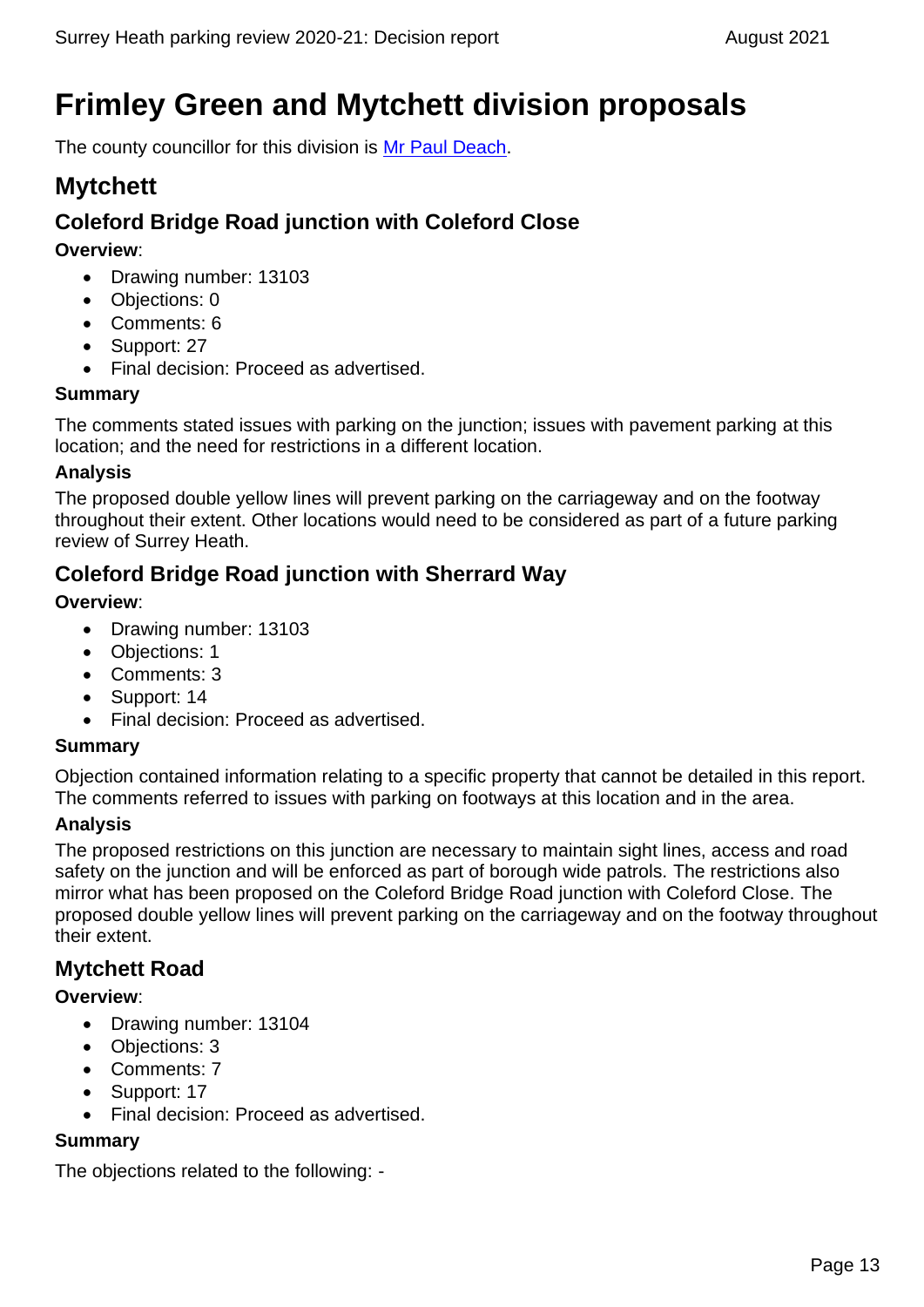- The restrictions will move the parking further southwards on Mytchett Road causing problems for traffic flow and pedestrians on this part instead.
- Restrictions should be introduced on the western side as well by the Beauty Studio.

The comments related to the following: -

- Restrictions should be introduced on the western side as well by the Beauty Studio.
- Parking on footways should be stopped.
- Parking bays should be marked on the road to help people to park better.
- Parking will move further southwards along Mytchett Road.
- Reiterating problems with parking and sight lines in this part of Mytchett Road.

### **Analysis**

There has been a longstanding history of complaints regarding parking in this part of Mythett Road, often relating to footway parking, sight lines for accesses and for two-way traffic flow.

Fundamentally, there are too many vehicles parking in this part of Mytchett Road on both sides of the road at the same time. As a result, some drivers park heavily on the footway to try and keep the carriageway clear knowing there are already vehicles parked on the opposite side. This restriction layout aims to keep parking on one side of the road only in the vicinity of all the businesses and some residential properties located to the north and south. At the same time, the restrictions will prevent obstructive footway parking and help to maintain traffic flow and sight lines for several widely used accesses. Knowing that drivers will continue to visit this area, unrestricted parking is being left on the western side for a certain length where many drivers prefer to park. However, this unrestricted parking will take place with the opposite side completely clear of parking, which will benefit traffic flow and pedestrians using the footways. It will also take place away from the Burgess Close entrance.

Whilst it is understood that where the road becomes unrestricted on both sides to the south of the proposed restrictions, there is certainly the possibility of some displacement to this part of Mytchett Road. However, the staggered arrangement of residential dropped kerbs prevents cars from being parked in significant numbers together, and so it would be spread out over a longer distance with more breaks in between. This said, the location will be monitored to determine the effectiveness of the restrictions and also whether any further restrictions are necessary to the south of Burgess Way, potentially on one side only.

It is worth noting the large number of support responses for what has been proposed and to the extent in which it has been proposed, and the relatively few objections considering that all adjacent properties and businesses were letter dropped during the advertisement, along with multiple street notices.

Regarding marking parking bays on-street, the yellow lines will help keep parking to certain parts of the road only and marked parking bays are not entirely suitable for Mytchett Road.

### **Mytchett Heath (Including junction with Mytchett Place Road)**

#### **Overview**:

- Drawing number: 13105
- Objections: 4
- Comments: 3
- Support: 1 (plus a 46 signature support petition from residents of The Mytchett Heath Retirement Estate).
- Final decision: Proceed as advertised.

#### **Summary**

The objections related to the following: -

• Parking should be allowed on one side of the street.